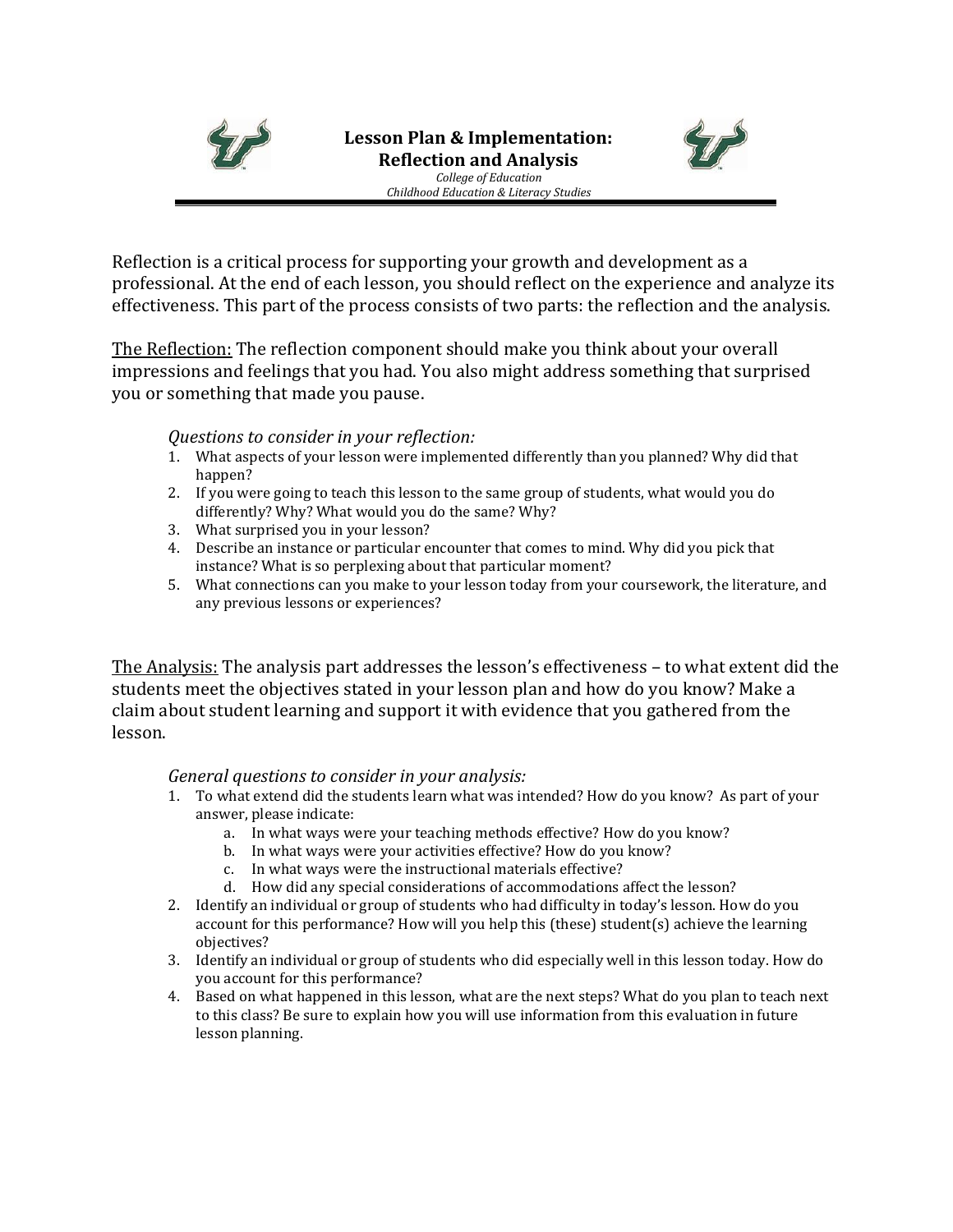## *Questions to consider specific to differentiated instruction:*

- 1. What specific differentiated instruction **strategies** and **assessments** are used in this lesson? Be specific.
- 2. Describe how you assessed how the lesson impacted student learning? What worked? What would you change?
- 3. Identify an individual or group of students who had difficulty in today's lesson. How do you account for this performance? How will you help this (these) student(s) achieve the learning objectives?
- 4. Identify an individual or group of students who did especially well in this lesson today. How do you account for this performance?
- 5. If you were going to teach this lesson again to the same group of students, what would you do differently? (Consider: grouping, methods, materials, evaluation, activities) Why? What would you do the same? Why?
- 6. Based on what happened in this lesson, what do you plan to teach next to this class? Be sure to explain how you will use information from this evaluation in future lesson planning.

## *Questions to consider specific to English language learners:*

- 1. In considering the needs of all ELL students in your class, what have you done to ensure that your ELL students are learning the material and keeping up with the rest of the class?
- 2. What opportunities have you taken in this lesson to teach specific language to your ELL students that will be needed for their successful participation in this lesson?
- 3. How have the lesson objectives been adapted to meet the needs of all of your ELL students?
- 4. How have the lesson procedures been adapted to meet the needs of all of your ELL students?
- 5. How has the lesson assessment been adapted to meet the needs of all of your ELL students?

### *Questions to consider specific to a mathematics lesson:*

- 1. Analyze your use of mathematics vocabulary. Were you precise in your use of vocabulary? Did you encourage precision in students' use of vocabulary?
- 2. Consider your mathematical explanations. Were you accurate in your discussion of mathematics content? Did you support student accuracy (in other words, did you correctly identify student work as accurate or inaccurate)? This does not mean that you necessarily told a student they were wrong, but that you recognized their lack of accuracy and took steps to support their further learning.
- 3. Consider the extent to which you provided opportunities for your students to "do mathematics." Which of the Common Core mathematical practices did you PLAN to facilitate and which of those practices are OBSERVABLE in student behavior?
- 4. Consider how the mathematics was represented in the class. Were connections made between representations (verbal, numerical, pictorial, physical etc.)?

#### *Questions to consider specific to a science lesson:*

- 1. In what ways did you access prior knowledge? What misconceptions were revealed during this lesson?
- 2. Consider the extent to which you provided opportunities for your students to 'do' science. What process skills/practices were embedded and discussed in the lesson?
- 3. Analyze the explain phase. To what extent were the students sharing discoveries from their exploration? Consider your scientific explanations. Were you accurate in your discussions of science content? Were you precise in your use of vocabulary? Did you encourage precision in students' use of vocabulary? Did you support student accuracy (in other words, did you correctly identify student work as accurate or inaccurate)? This does not mean that you necessarily told a student they were wrong, but that you recognized their lack of accuracy and took steps to support their further learning.
- 4. Consider how science was represented in the class. What explicit connections were made to the nature of science?